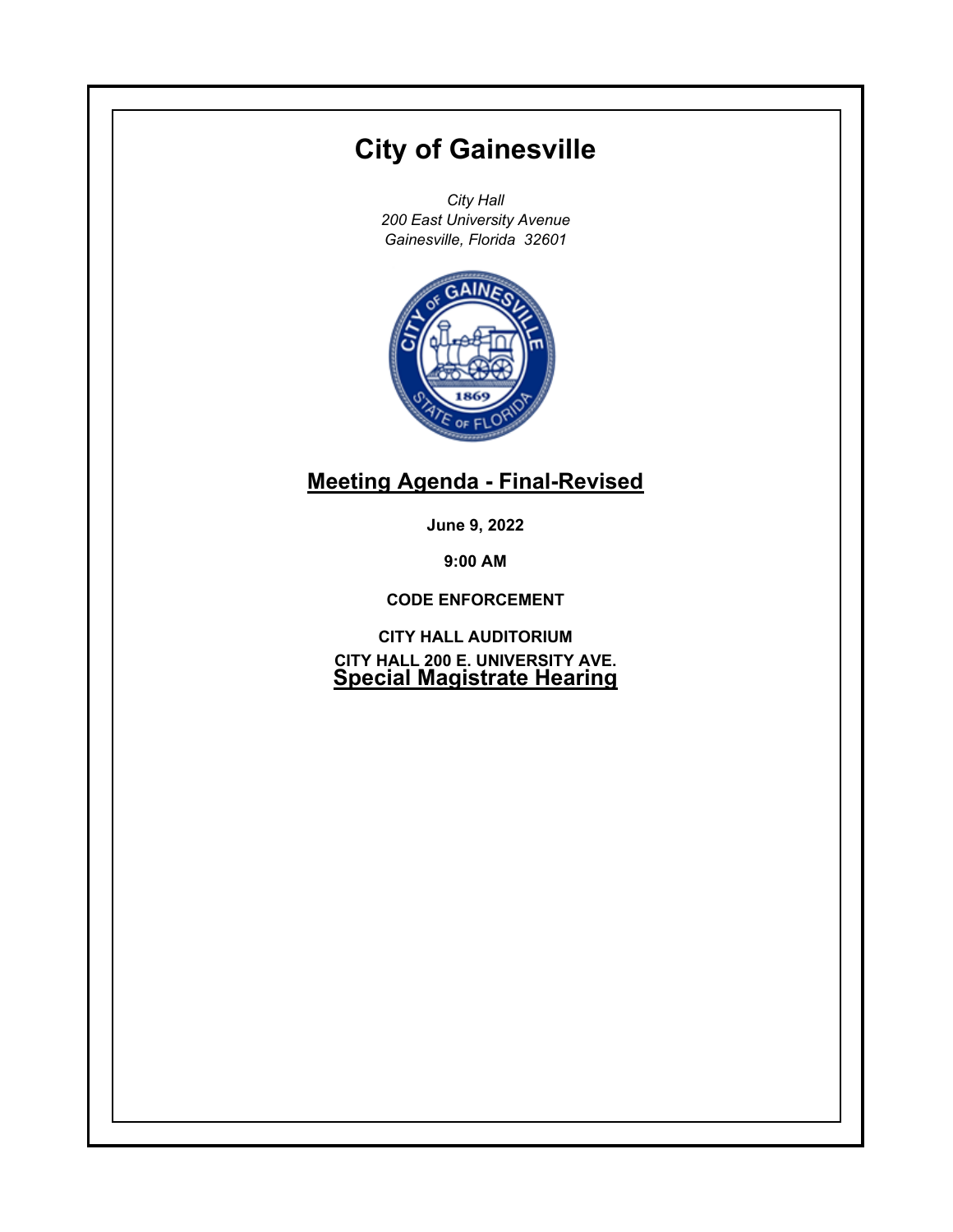# **CALL TO ORDER: 9 a.m.**

**ADMINISTRATION OF OATH OF OFFICERS (Oath will be administered to Defendants/Witnesses as individual cases are heard)**

**REDUCTION/RESCISSION REQUESTS: NONE**

**CASES TO BE HEARD**

# [211311.](http://gainesville.legistar.com/gateway.aspx?m=l&id=/matter.aspx?key=34093)

SM 2022-044/22-002913; FRANCISCO TRUSTEE & FRANCISCO

*Explanation: 1810 NW 23rd BLVD, UNIT 107 Parcel 09003-013-107 Violation of Sec. 14.5-3 (Field Collector Leeta Gato)*

> **RECOMMENDATION** *The Special Magistrate hears case and takes action deemed as necessary.*

# **COMPLIANCE/DISMISSAL**

# [211304.](http://gainesville.legistar.com/gateway.aspx?m=l&id=/matter.aspx?key=34086) SM 2022-043/22-003105; GARCIA & GARCIA

*Explanation: 5071 NW 1st PL Parcel 06579-055-086 Violation of Sec. 14.5-3 (Field Collector Leeta Gato)*

> **RECOMMENDATION** *The Special Magistrate hears case and takes action deemed as necessary.*

[211305.](http://gainesville.legistar.com/gateway.aspx?m=l&id=/matter.aspx?key=34087) SM 2022-045/22-002334; COOPER GRANT

*Explanation: 5631 NW 26th TER Parcel 06014-020-032 Violation of Sec. 14.5-3 (Field Collector Leeta Gato)*

**RECOMMENDATION** *The Special Magistrate hears case and takes action deemed as necessary.*